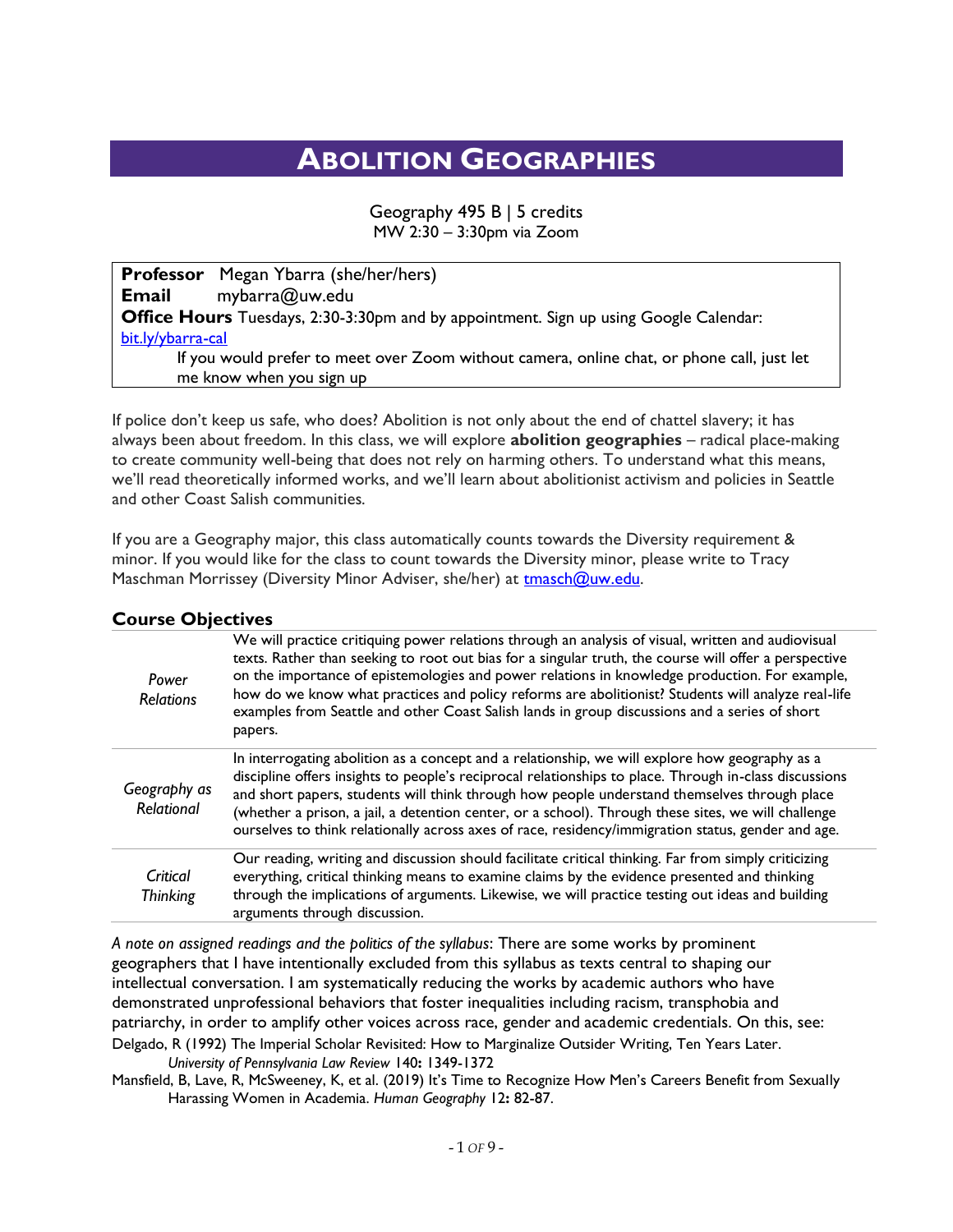Mitchell, D (2013) "Neil Smith, 1954-2012: Radical Geography, Marxist Geographer, Revolutionary Geographer." *City University of New York (CUNY)*,

[https://www.maxwell.syr.edu/uploadedFiles/faculty/geo/Neil%20Smith%20Hated%20Hagiography%20-](https://www.maxwell.syr.edu/uploadedFiles/faculty/geo/Neil%20Smith%20Hated%20Hagiography%20-%20A%20Long%20Obituary.pdf.) [%20A%20Long%20Obituary.pdf.](https://www.maxwell.syr.edu/uploadedFiles/faculty/geo/Neil%20Smith%20Hated%20Hagiography%20-%20A%20Long%20Obituary.pdf.) Published September 29, 2013.

| <b>Assignments &amp; Course Evaluation</b>                                                                                                                                                                                                                                                                                                                                                                                                                                                                                                                                                                                                                                                                                                                                                                                                                                                                                                                                                                                                                                                                    |     |
|---------------------------------------------------------------------------------------------------------------------------------------------------------------------------------------------------------------------------------------------------------------------------------------------------------------------------------------------------------------------------------------------------------------------------------------------------------------------------------------------------------------------------------------------------------------------------------------------------------------------------------------------------------------------------------------------------------------------------------------------------------------------------------------------------------------------------------------------------------------------------------------------------------------------------------------------------------------------------------------------------------------------------------------------------------------------------------------------------------------|-----|
| <b>Course Grade</b><br>Specific instructions will be given for each assignment                                                                                                                                                                                                                                                                                                                                                                                                                                                                                                                                                                                                                                                                                                                                                                                                                                                                                                                                                                                                                                | %   |
| Paper 1: Carceral Institutions (Police, Prisons, Detention Centers, Schools): one paragraph<br>proposal and 3-5 page double-spaced analysis due Thursday, February 4                                                                                                                                                                                                                                                                                                                                                                                                                                                                                                                                                                                                                                                                                                                                                                                                                                                                                                                                          |     |
| Paper 2: Mutual Aid: 4-5 page double-spaced analysis due Saturday, February 27                                                                                                                                                                                                                                                                                                                                                                                                                                                                                                                                                                                                                                                                                                                                                                                                                                                                                                                                                                                                                                | 20% |
| Paper 3: Abolitionist Place-making: 5-6 page double-spaced analysis due Tuesday, March 16                                                                                                                                                                                                                                                                                                                                                                                                                                                                                                                                                                                                                                                                                                                                                                                                                                                                                                                                                                                                                     | 25% |
| <b>Participation</b> : Your active participation through in-class discussions or Canvas discussion<br>boards.<br>For "Theory" / Lecture Days: If you attend synchronously, you will be marked "Complete". I will<br>$\bullet$<br>record and post the lecture to Canvas, so you can watch another time if you like. If you do not<br>attend, you will not have anything marked. (It will show up as a Canvas assignment, but it will not<br>be "Incomplete" and therefore not count against your grade.)<br>For "Practice" / Participation Days: If you attend synchronously, you will be marked "Complete." If<br>$\bullet$<br>you participate via Canvas Discussion board within 3 days, you will be marked "Complete." If you<br>do not attend class or write on the Discussion Board, you will be marked "Incomplete." Everyone<br>can skip one assignment, no explanation required (Canvas automatically drops the lowest score in<br>the Participation assignment category). Practice days will not be recorded, so please take this as<br>an invitation to test out ideas and learn through discussion! | 25% |
| <b>Two Webinar Reflection Papers:</b> the Katz Roundtable with Ruth W. Gilmore (due March 4)<br>and at least 40 minutes of a Seattle/Washington community event. You should write a one-<br>page single space reflection within one week of the webinar/press conference.<br>You can read the prompt and see/contribute to the developing list of events posted at: GEOG495<br><b>Community Event Reflection Assignment Prompt and Event List</b>                                                                                                                                                                                                                                                                                                                                                                                                                                                                                                                                                                                                                                                             |     |

## **Course Schedule**

- You should plan to complete all readings/podcasts *before* our class meetings.
- "Bonus" materials are things that I found compelling in putting together the syllabus for the class and am sharing with you in case you're interested. You are not required or expected to read/watch/listen to Bonus materials.
- This syllabus is a draft. If course content and/or due dates change to meet the needs of the class, these will be posted on Canvas.

| <b>DATE</b>         | <b>CLASS MEETINGS &amp; ASSIGNMENTS</b>                                                                                                                                                                                                                                    |
|---------------------|----------------------------------------------------------------------------------------------------------------------------------------------------------------------------------------------------------------------------------------------------------------------------|
| Week 1<br>Mon Jan 4 | <b>Introduction to Abolition Geography</b><br>Kaba, M. (2020) "Yes, we literally mean abolish the police. because reform won't happen"<br>The New York Times, June 12, 2020; https://nyti.ms/2YBa4UG                                                                       |
|                     | <b>Bonus</b><br>#8ToAbolition (2020) "8 To Abolition," at https://www.8toabolition.com/<br>Gilmore, RW (2017) Abolition geography and the problem of innocence. In Johnson, GT and Lubin,<br>A (eds) Futures of Black Radicalism. (pp 225-240). London and New York: Verso |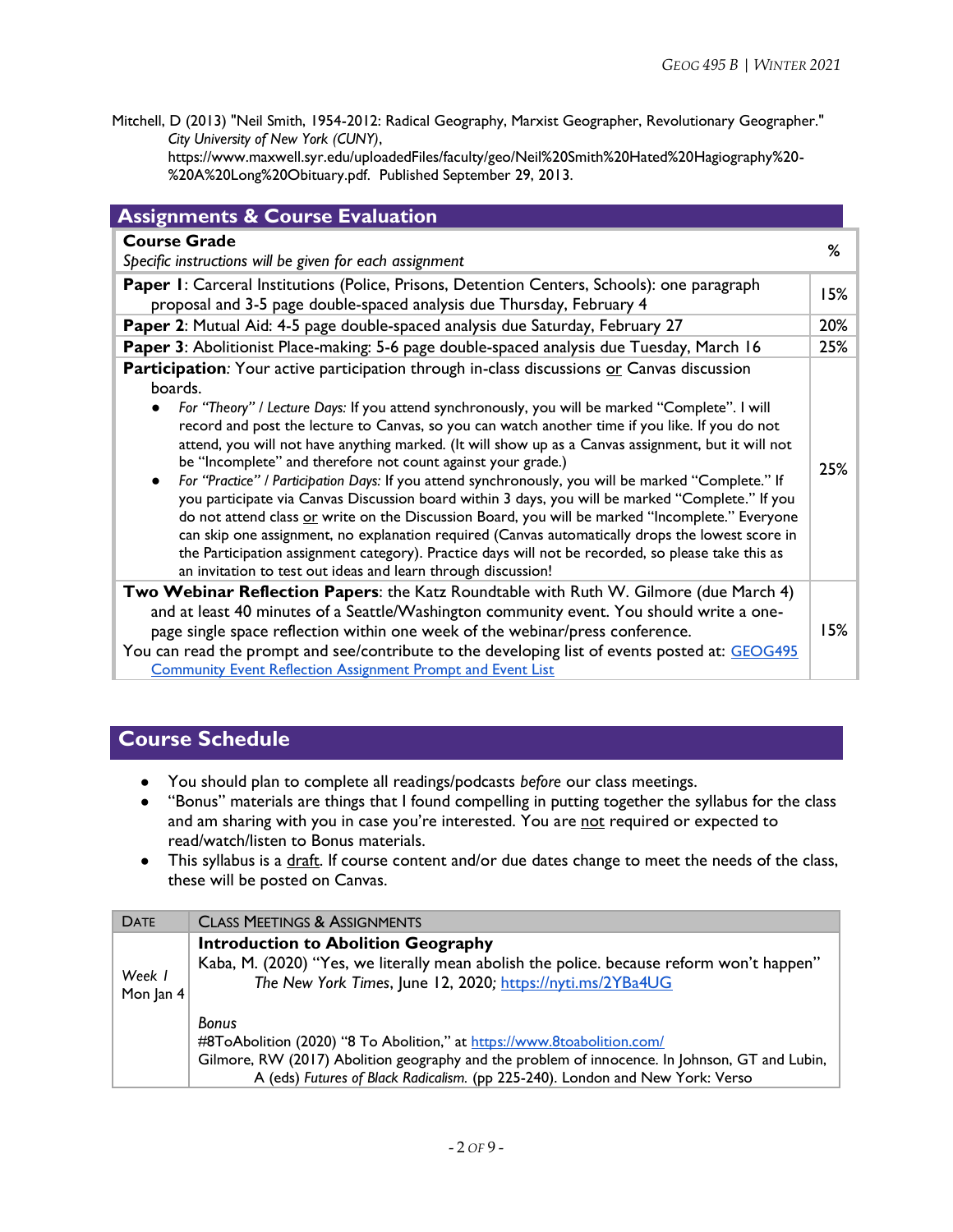|              | Haley, Sarah "Abolition," in Erica R. Edwards, Roderick A. Ferguson, and Jeffrey O.G. Ogbar, eds.,                                                                                             |
|--------------|------------------------------------------------------------------------------------------------------------------------------------------------------------------------------------------------|
|              | Keywords for African American Studies (New York: New York University Press, 2018), 9-14.<br>Jodice, N (2021) "Police Abolition 101: Messages When Facing Doubts." Interrupting Criminalization |
|              | (IC), http://bit.ly/PoliceAbolition 101. Published January 21, 2021                                                                                                                            |
|              | Theory: Counting and policing 'crime'                                                                                                                                                          |
|              | Browne, S (2015) Dark Matters: On the surveillance of blackness. Durham: Duke University                                                                                                       |
|              | Press. Introduction & Chapter 2                                                                                                                                                                |
|              | Jefferson, BJ (2018) Predictable Policing: Predictive Crime Mapping and Geographies of                                                                                                         |
|              | Policing and Race. Annals of the American Association of Geographers 108: 1-16                                                                                                                 |
|              | "Failure," in McKittrick, K (2021) Dear Science and Other Stories. Durham, NC: Duke                                                                                                            |
|              | <b>University Press</b>                                                                                                                                                                        |
|              | Nopper, Tamara. (2021) "Counting Crime: A lecture on the politics of crime data and its                                                                                                        |
|              | uses." Haymarket Books, Published June 27, 2021 at:                                                                                                                                            |
| Weds Jan     | https://www.youtube.com/watch?v=I0tE96ICNF0&t=1123s                                                                                                                                            |
| 6            | <b>Bonus</b>                                                                                                                                                                                   |
|              | Critical Resistance (2020) "Reformist reforms vs. abolitionist steps in policing."                                                                                                             |
|              | criticalresistance.org/wp-                                                                                                                                                                     |
|              | content/uploads/2020/08/CR NoCops reform vs abolition REV2020.pdf                                                                                                                              |
|              | Kaba, M (2014) "Police 'reforms' you should always oppose." TruthOut,                                                                                                                          |
|              | https://truthout.org/articles/police-reforms-you-should-always-oppose/. Published<br>December 7, 2014                                                                                          |
|              | Ritchie, A, Smith, D, Johnson, J, et al. (2020) "M4BL Reparations Now Toolkit." Movement for Black                                                                                             |
|              | Lives (M4BL), https://m4bl.org/wp-content/uploads/2020/05/Reparations-Now-Toolkit-                                                                                                             |
|              | FINAL.pdf                                                                                                                                                                                      |
|              | <b>Theory: Prisons</b>                                                                                                                                                                         |
|              | Gilmore, RW (2007) Golden Gulag: Prisons, surplus, crisis, and opposition in globalizing                                                                                                       |
|              | California. Oakland: University of California Press. Preface & Introduction.<br>McKittrick, K (2011) On plantations, prisons, and a black sense of place. Social & Cultural                    |
|              | Geography 12: 947-963                                                                                                                                                                          |
|              | "Community Confinements," Chapter 5 in Story, B (2019) Prison Land: Mapping Carceral                                                                                                           |
| Week 2       | Power Across Neoliberal America. Minneapolis, MN: University of Minnesota Press.                                                                                                               |
| Mon Jan      | (Conclusion optional)                                                                                                                                                                          |
| $\mathbf{H}$ |                                                                                                                                                                                                |
|              | <b>Bonus</b>                                                                                                                                                                                   |
|              | Kaba, M. (2019) "Abolishing prisons," in Why is this happening? With Chris Hayes (58 minutes)                                                                                                  |
|              | https://podcasts.apple.com/us/podcast/revisited-abolishing-prisons-with-mariame-<br>kaba/id1382983397?i=1000478147531                                                                          |
|              | Kim, ME (2018) From carceral feminism to transformative justice: Women-of-color feminism and                                                                                                   |
|              | alternatives to incarceration. Journal of Ethnic & Cultural Diversity in Social Work 27: 219-233                                                                                               |
|              | Schwartzapfel, B, Park, K and Demillo, A (2020) "I in 5 Prisoners in the US has had COVID-19."                                                                                                 |
|              | The Marshall Project, https://www.themarshallproject.org/2020/12/18/1-in-5-prisoners-in-<br>the-u-s-has-had-covid-19; Published December 18, 2020                                              |
|              | Practice: No New Youth Jail                                                                                                                                                                    |
|              | If you don't already know about King County's youth jail debate, check out:                                                                                                                    |
| $W$ Jan 13   | nonewyouthjail.com first                                                                                                                                                                       |
|              | FIGHT 2018. API Voices of #NoNewYouthJail. Youth Incarceration in the API                                                                                                                      |
|              | Community. Formerly Incarcerated Youth Healing Together (FIGHT) October 28,                                                                                                                    |
|              | 2018                                                                                                                                                                                           |
|              | <b>Bonus</b>                                                                                                                                                                                   |
|              |                                                                                                                                                                                                |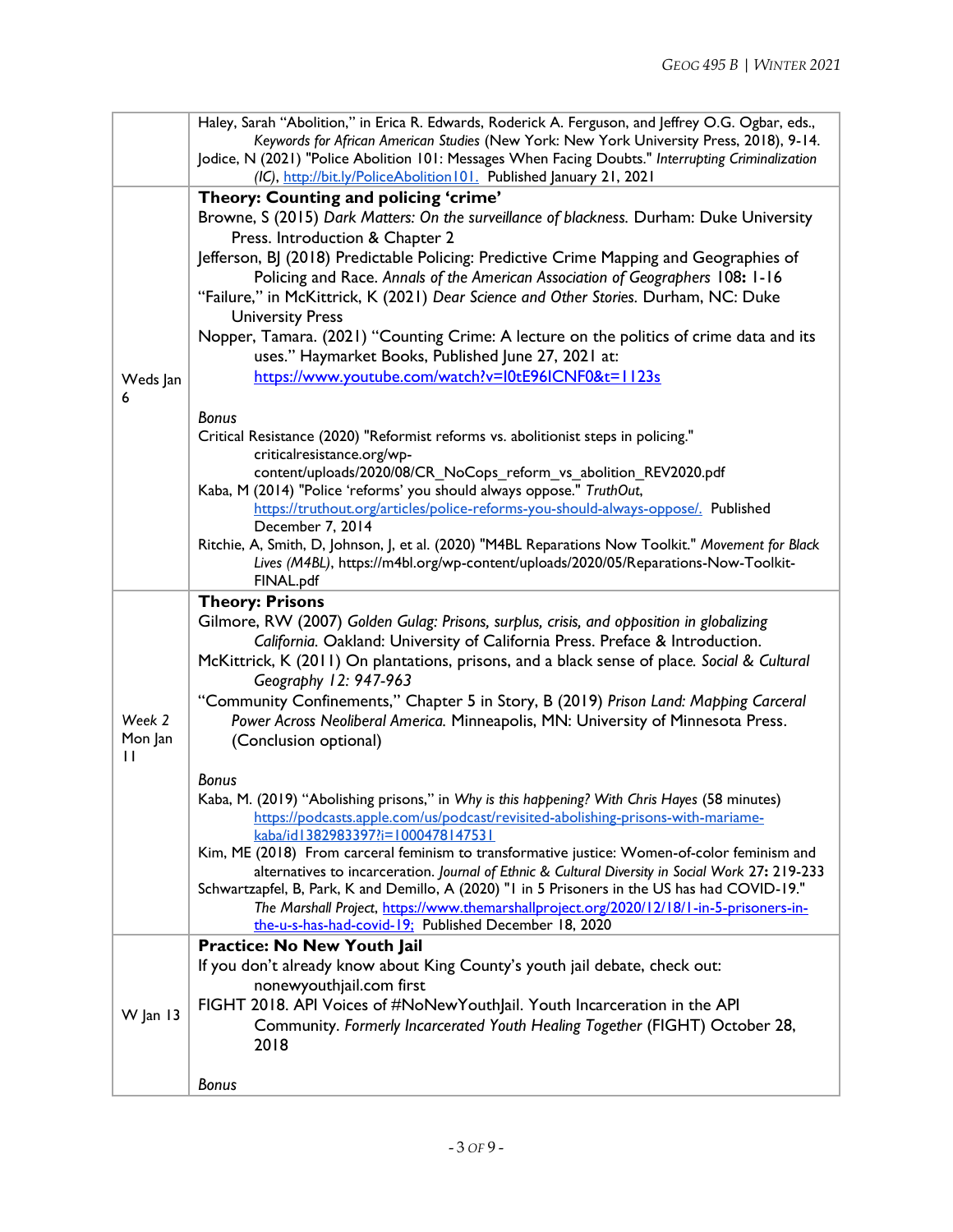|                 | Cohen, J and Eldeib, D (2020) "Judges Are Locking Up Children for Noncriminal Offenses Like                                        |
|-----------------|------------------------------------------------------------------------------------------------------------------------------------|
|                 | Repeatedly Disobeying Their Parents and Skipping School." ProPublica,                                                              |
|                 | https://www.propublica.org/article/judges-are-locking-up-children-for-noncriminal-offenses-                                        |
|                 | like-repeatedly-disobeying-their-parents-and-skipping-school; Published December 20,<br>2020                                       |
|                 |                                                                                                                                    |
|                 | Holiday, No Class Meeting                                                                                                          |
| Jan 18          |                                                                                                                                    |
|                 | King, Jr., Martin Luther. (1963) "Letter from Birmingham Jail," June 12, 1963. Available at:                                       |
|                 | https://www.csuchico.edu/iege/_assets/documents/susi-letter-from-birmingham-jail.pdf                                               |
|                 | <b>Practice: Decriminalize Seattle</b>                                                                                             |
|                 | First, read the DecrimSeattle blueprint at: https://decriminalizeseattle.com/wp-                                                   |
|                 | content/uploads/2020/07/2020-BLUEPRINT-FOR-POLICE-DIVESTMENT.pdf                                                                   |
|                 | Then, watch this video on Participatory Budgeting in Seattle (Produced by the Black                                                |
|                 | Brilliance Project, KCEN 8 minutes): https://youtu.be/Yil9HSPA60U                                                                  |
| Wk <sub>3</sub> | Next, take a look for a hot take on any issue addressed (mainstream news, Twitter,                                                 |
|                 | Instagram, it's up to you)                                                                                                         |
|                 | Finally, compare the Blueprint with: #8toAbolition: Abolitionist Policy Changes to Demand                                          |
| <b>W</b> Jan 20 | from Your City Officials, https://www.8toabolition.com/                                                                            |
|                 |                                                                                                                                    |
|                 | <b>Bonus</b>                                                                                                                       |
|                 | IC (2021) "The Demand is Still #DefundThePolice #FundThePeople #DefendBlackLives. Lessons                                          |
|                 | from 2020," Interrupting Criminalization,<br>https://static1.squarespace.com/static/5ee39ec764dbd7179cf1243c/t/60099f1b3353a01c4bb |
|                 | c4587/1611243303836/%23DefundPolice+2021.pdf accessed January 22, 2021                                                             |
|                 | <b>Theory: Schools</b>                                                                                                             |
|                 | Schenwar, M and Law, V (2020) Prison By Any Other Name: The harmful consequences of                                                |
|                 | popular reforms. The New Press. Chapter 6.                                                                                         |
|                 | Kelley, RDG (2016) "Black study, Black struggle." Boston Review,                                                                   |
|                 | http://bostonreview.net/forum/robin-d-g-kelley-black-study-black-struggle.                                                         |
|                 | Published March 7, 2016                                                                                                            |
| Wk 4            | Q&A on "Safe spaces" in Hudson, PJ and McKittrick, K (2014) The Geographies of                                                     |
| M Jan 25        | Blackness and Anti-Blackness: An Interview with Katherine McKittrick. The CLR                                                      |
|                 | James Journal 20: 233-240                                                                                                          |
|                 |                                                                                                                                    |
|                 | <b>Bonus</b>                                                                                                                       |
|                 | Juneau, D. (2020) "School Emphasis Officers," Seattle Public Schools,                                                              |
|                 | https://www.seattleschools.org/district/calendars/news/what s new/school emphasis offic                                            |
|                 | ers Published June 9, 2020.                                                                                                        |
|                 | Moten, F and Harney, S (2004) The university and the undercommons: Seven theses. Social Text 22:                                   |
|                 | $101 - 115$                                                                                                                        |
|                 | <b>Practice: Decriminalize UW</b>                                                                                                  |
|                 | First, check out: decriminalizeuw.com                                                                                              |
|                 | Then, think about: Aggarwal, Ujju; Agid, Shana; Austin, Paula; Burch, Melissa; Liu, Laura Y.;                                      |
|                 | Meiner, Erica R.; Rodriguez, Dylan; Shigematsu, Setsu; Mei-Singh, Laurel. (2020)                                                   |
|                 | "How to Grow Abolition on Your Campus: 8 Actions." Critical Resistance                                                             |
| <b>W</b> Jan 27 | Abolitionist Educators, available at: https://bit.ly/campusabolition                                                               |
|                 | Finally, Watch: "Decriminalize UW Teach-In," (2020). Decriminalize UW, December 5,                                                 |
|                 | 2020, available at: https://www.youtube.com/watch?v=wm-AA74S-Jk                                                                    |
|                 |                                                                                                                                    |
|                 |                                                                                                                                    |
|                 |                                                                                                                                    |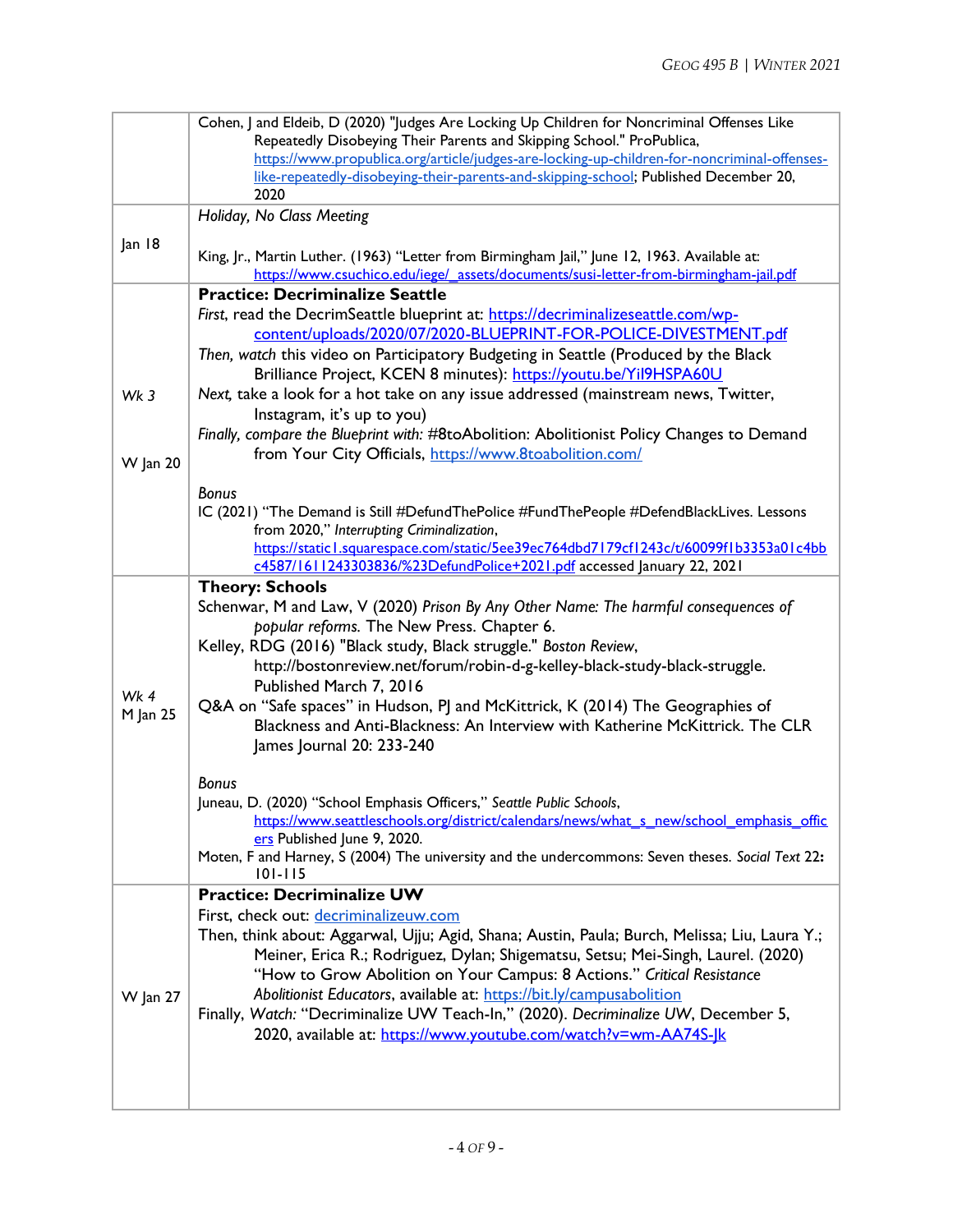|          | Theory: Immigration & Customs Enforcement (ICE)                                                                                            |
|----------|--------------------------------------------------------------------------------------------------------------------------------------------|
|          | Walia, H (2021) Border and Rule: Global Migration, Capitalism, and the Rise of Racist                                                      |
| Wk 5     | Nationalism. Haymarket Books.                                                                                                              |
| M Feb I  |                                                                                                                                            |
|          | <b>Bonus</b>                                                                                                                               |
|          | Cházaro, A (in press) The end of deportation. UCLA Law Review 67                                                                           |
|          | Walia, H. (2019) Prefiguring Border Justice. CES Journal, November 27, 2019,                                                               |
|          | https://manifold.umn.edu/read/prefiguring-border-justice-interview-with-harsha-walia/                                                      |
|          | Heynen, N and Ybarra, M (2021) On abolition ecologies and making freedom as a place. Antipode: A<br>Radical Journal of Geography 53: 21-35 |
|          | Practice: The campaign to shut down the NWDC                                                                                               |
|          | Mijente (2018) "Free our Future: An immigration policy platform for Trump and beyond."                                                     |
|          | mijente, https://mijente.net/wp-content/uploads/2018/06/Mijente-Immigration-                                                               |
|          | Policy-Platform 0628.pdf.                                                                                                                  |
|          | Ybarra, M (2021) Site Fight! Towards the abolition of immigrant detention on Tacoma's                                                      |
|          | Tar Pits (and everywhere else)". Antipode: A Radical Journal of Geography: 53: 36-55                                                       |
| W Feb 3  |                                                                                                                                            |
|          | <b>Bonus</b>                                                                                                                               |
|          | Cházaro, A, Mora Villalpando, M and Ybarra, M (2019) Amicus Curiae Brief of La Resistencia. Seattle,                                       |
|          | WA: State of Washington, Plaintiff, vs. the GEO Group, Inc., Defendant. Case No. 3:17-                                                     |
|          | CV-05806-RJB                                                                                                                               |
|          | Shah, S (2021) "The Immigrant Justice Movement Should Embrace Abolition." The Forge: Organizing                                            |
|          | Strategy and Practice, https://forgeorganizing.org/article/immigrant-justice-movement-should-                                              |
|          | embrace-abolition. Published March 4, 2021                                                                                                 |
|          | $\rightarrow$ Paper I due Sunday, February 7 by 10pm                                                                                       |
|          | <b>Theory: Mutual Aid</b>                                                                                                                  |
|          | Spade, D (2020) Mutual Aid: Building Solidarity During This Crisis (and the Next). Verso Books.                                            |
|          | Pages 1-20, 65-84, 143-148.                                                                                                                |
|          | Piepzna-Samarasinha, LL (2018) "A modest proposal for a fair trade emotional labor                                                         |
|          | economy" in Care Work: Dreaming disability justice. arsenal pulp press. (pages 13-20                                                       |
|          | in the PDF on Canvas; pgs 136-148 in the hard-copy book)                                                                                   |
| Wk 6     |                                                                                                                                            |
| M Feb 8  | <b>Bonus</b>                                                                                                                               |
|          | Alternatives to Policing Based in Disability Justice (2020) "Reforms to Avoid," accessed March 1,                                          |
|          | 2021 at https://abolitionanddisabilityjustice.com/reforms-to-oppose/                                                                       |
|          | Aberg-Riger (2020) "'Solidarity, not Charity: A visual history of mutual aid," in Bloomberg CityLab,                                       |
|          | published December 22, 2020 at: https://www.bloomberg.com/news/features/2020-12-                                                           |
|          | 22/a-visual-history-of-mutual-aid                                                                                                          |
|          | Lerner, K (2019) "Nation's Largest Bail Fund Plans to Stop Bailing People Out of Jail," in The Appeal,                                     |
|          | published September 30 2019, at: https://theappeal.org/nations-largest-bail-fund-plans-to-<br>stop-bailing-people-out-of-jail/             |
|          | <b>Practice: Yes Farm</b>                                                                                                                  |
| W Feb 10 |                                                                                                                                            |
|          | Raíces Verdes (2021) at: https://youtu.be/wPjVVmgQuck                                                                                      |
|          | Chat with Hannah J. Wilson, Yes Farm Manager                                                                                               |
| M Feb 15 | President's Day - No Class Meeting                                                                                                         |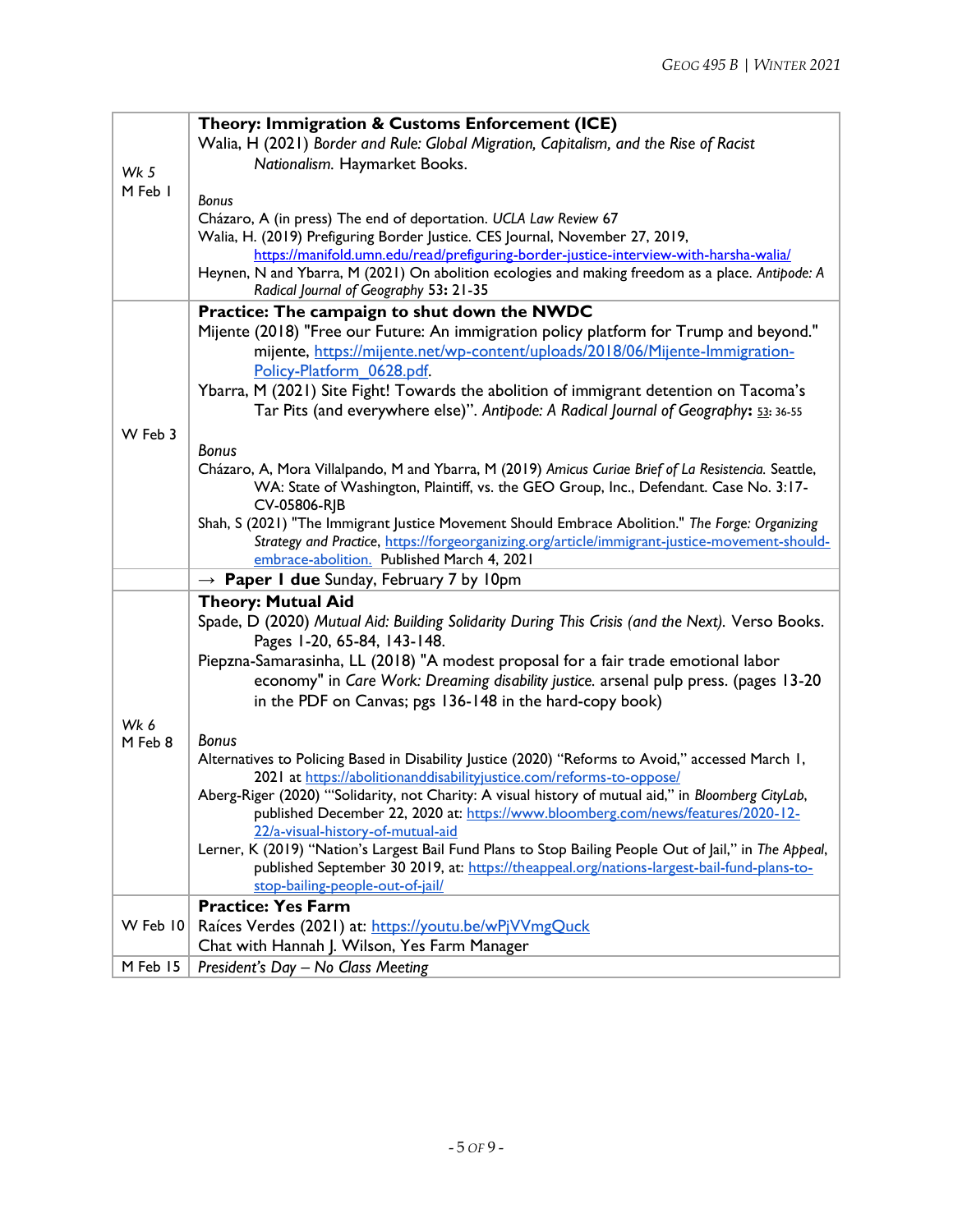$\overline{\phantom{0}}$ 

| Wk 7<br>W Feb 17 | <b>Theory: Transformative Justice</b><br>Kaba, M and Ritchie, A (2020) "We want more justice for Breonna Taylor than the<br>system that killed her can deliver." Essence,<br>https://www.essence.com/feature/breonna-taylor-justice-abolition/ Published July<br>16, 2020<br>Pages 80-81 ONLY: Project NIA and Interrupting Criminalization (2020). "Against<br>Punishment: A Resource." Published December 20, 2020, at<br>https://issuu.com/projectnia/docs/against punishment curriculum final<br>Chapters 1 & 23 (Chapter 22 optional). Beyond Survival: Strategies and Stories from the<br><b>Transformative Justice Movement AK Press</b><br><b>Bonus</b><br>Ahmed, Sara. (2021) "Apologies for harm, apologies as harm," Feminist Killjoys,                                                                                                                                                                                                                                                                                |
|------------------|-----------------------------------------------------------------------------------------------------------------------------------------------------------------------------------------------------------------------------------------------------------------------------------------------------------------------------------------------------------------------------------------------------------------------------------------------------------------------------------------------------------------------------------------------------------------------------------------------------------------------------------------------------------------------------------------------------------------------------------------------------------------------------------------------------------------------------------------------------------------------------------------------------------------------------------------------------------------------------------------------------------------------------------|
|                  | https://feministkilljoys.com/2021/01/27/apologies-for-harm-apologies-as-harm/ published January 27,<br>2021.<br>Generation Five (2007) "Toward Transformative Justice." http://www.generationfive.org/wp-<br>content/uploads/2013/07/G5 Toward Transformative Justice-Document.pdf                                                                                                                                                                                                                                                                                                                                                                                                                                                                                                                                                                                                                                                                                                                                                |
| F Feb 18         | Assignment 2 Proposal due Friday, Feb 18 @ 11:59pm                                                                                                                                                                                                                                                                                                                                                                                                                                                                                                                                                                                                                                                                                                                                                                                                                                                                                                                                                                                |
| Wk 8<br>M Feb 22 | <b>Theory: Racial Capitalism</b><br>Card, K (2020) Geographies of Racial Capitalism with Ruth Wilson Gilmore (16:09<br>minutes). Antipode Foundation. Available at:<br>https://www.youtube.com/watch?feature=youtu.be&v=2CS627aKrJI<br>Kelley, RDG (2017) "What did Cedric Robinson mean by racial capitalism?" Boston Review,<br>http://bostonreview.net/race/robin-d-g-kelley-what-did-cedric-robinson-mean-<br>racial-capitalism Published January 12, 2017<br>Combahee River Collective (2015) A black feminist statement. In Moraga, C and Anzaldúa,<br>G (eds) This Bridge Called My Back: Writings by Radical Women of Color. (pp 210-<br>218). Albany, NY: State University of New York (SUNY) Press<br><b>Bonus</b><br>Johnson, GT and Lubin, A (2017) (Eds) Futures of Black Radicalism. New York and London: Verso<br>Lanham, A (2017) "When W. E. B. Du Bois Was Un-American." Boston Review,<br>http://bostonreview.net/race-politics/andrew-lanham-when-w-e-b-du-bois-was-un-american<br>Published January 13, 2017 |
|                  | Smith, B (1989) A press of our own kitchen table: Women of color press. Frontiers: A Journal of<br>Women Studies: 11-13                                                                                                                                                                                                                                                                                                                                                                                                                                                                                                                                                                                                                                                                                                                                                                                                                                                                                                           |
| W Feb 24         | Wednesday: No required class meeting<br>Optional Coffee Hour, 2:30 - 3:30pm<br>Practice: Thursday, February 25: Watch at 4:30pm Ruth W. Gilmore Katz<br>Roundtable Webinar with Decriminalize Seattle, Decriminalize UW & Black<br><b>Brilliance Project</b><br>Recording available for a limited time only, NetID required<br>https://washington.zoom.us/rec/share/ecKZakeMNIZRb8GKnLv IQ8vV6SV8CFFsX                                                                                                                                                                                                                                                                                                                                                                                                                                                                                                                                                                                                                            |
|                  | IgocAs0GKNooB4lasLmMuT0xOsmyIH.FLfEg2XoyiX-vAWH                                                                                                                                                                                                                                                                                                                                                                                                                                                                                                                                                                                                                                                                                                                                                                                                                                                                                                                                                                                   |
|                  | Paper 2 due Saturday, February 27 by 10pm<br>$\rightarrow$                                                                                                                                                                                                                                                                                                                                                                                                                                                                                                                                                                                                                                                                                                                                                                                                                                                                                                                                                                        |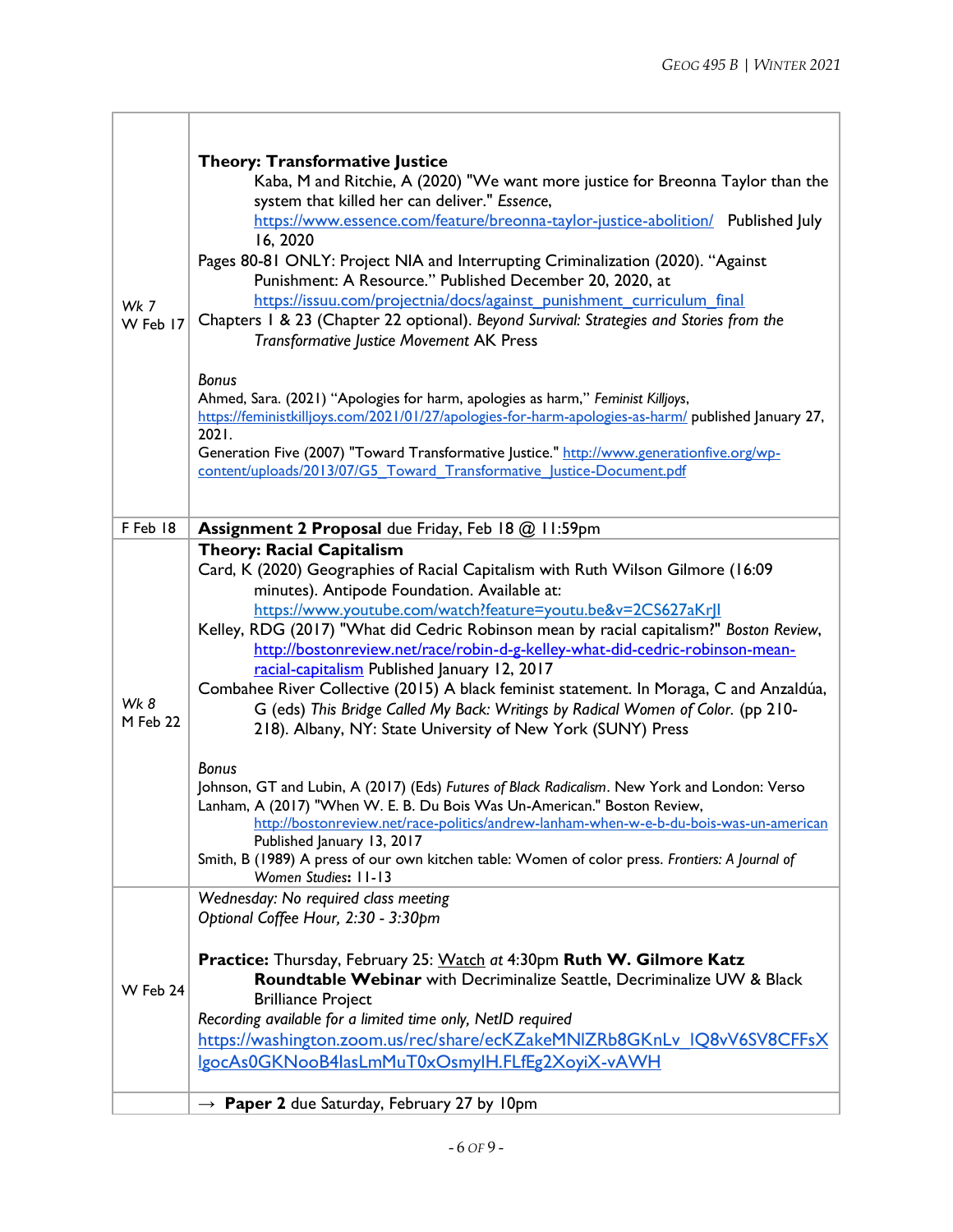|              | <b>Theory: Radical Place-Making</b>                                                                                                                               |
|--------------|-------------------------------------------------------------------------------------------------------------------------------------------------------------------|
|              | Coulthard, G and Simpson, LB (2016) Grounded normativity/place-based solidarity.                                                                                  |
|              | American Quarterly 68: 249-255                                                                                                                                    |
|              | Gilmore, RW (2008) Forgotten places and the seeds of grassroots planning. In Hale, CR                                                                             |
| Wk 9         | (ed) Engaging Contradictions: Theory, politics and methods of activist scholarship. (pp                                                                           |
| M Mar I      | 31-61). Berkeley, CA: University of California Press                                                                                                              |
|              |                                                                                                                                                                   |
|              | <b>Bonus</b>                                                                                                                                                      |
|              | Country, B, Wright, S, Suchet-Pearson, S, et al. (2015) Co-becoming Bawaka: Towards a relational                                                                  |
|              | understanding of place/space. Progress in Human Geography 40: 455-475                                                                                             |
|              | Kelley, RD (2002) Freedom Dreams: The Black radical imagination. Beacon Press                                                                                     |
|              | Roane, JT (2018) Plotting the Black Commons. Souls 20: 239-266                                                                                                    |
|              | <b>Theory: Indigenous Justice</b>                                                                                                                                 |
|              | Daigle, M (2019) The spectacle of reconciliation: On (the) unsettling responsibilities to                                                                         |
|              | Indigenous peoples in the academy. Environment and Planning D: Society and Space                                                                                  |
|              | 37: 703-721                                                                                                                                                       |
|              | Stark, HK (2016) Stories as law. In Andersen, C and O'Brien, JM (eds) Sources and Methods                                                                         |
|              | in Indigenous Studies. (pp 249-256). Taylor & Francis                                                                                                             |
| W Mar 3      | Tuck, E (2009) Suspending damage: A letter to communities. Harvard Educational Review 79:                                                                         |
|              | 409-428                                                                                                                                                           |
|              |                                                                                                                                                                   |
|              | <b>Bonus</b>                                                                                                                                                      |
|              | Simpson, L and Short, A (2016) "How to Steal a Canoe," Spotted Fawn Productions,                                                                                  |
|              | https://www.spottedfawnproductions.com/how-to-steal-a-canoe<br>Tuck, E and Yang, KW (2018) Introduction: Born Under the Rising Sign of Social Justice. In Tuck, E |
|              | and Yang, KW (eds) Toward what justice?: Describing diverse dreams of justice in education. (pp                                                                   |
|              | 1-17). Routledge                                                                                                                                                  |
|              | $\rightarrow$ Gilmore Webinar Reflection Paper due Thursday, March 4 by 10pm on Canvas                                                                            |
|              | <b>Practice: Native Nations Courts Today</b>                                                                                                                      |
|              | Monday at 10:30am (will be recorded & available publicly)                                                                                                         |
|              | In 2020, many scholars and activists began rethinking their relationship to criminal punishment                                                                   |
|              | and learning about abolition in theory and practice. In this panel, we seek to learn lessons                                                                      |
|              | from Native Nations court practices that grapple with finding healing when offenses                                                                               |
| <b>Wk 10</b> | against the community take place. Judges will offer ideas based on their experience in                                                                            |
| M Mar 8      | working with Indigenous nations in terms of both Indigenous knowledges and tribal                                                                                 |
|              | governance systems. Speakers include: Hon. Meredith Drent, Chief Justice, Osage Nation                                                                            |
|              | Supreme Court; Hon. Cindy Smith, Chief Judge, Suquamish Tribal Court; Hon. Christine                                                                              |
|              | Williams, Chief Judge, Wilton Rancheria Tribal Court                                                                                                              |
|              |                                                                                                                                                                   |
|              | <b>Bonus</b>                                                                                                                                                      |
|              | "The Ruling" podcast, This Land series. (2019-2020) Crooked Media. Available at:                                                                                  |
|              | https://crooked.com/podcast-series/this-land/<br>Toronto Abolition Convergence (2020) "An Indigenous Abolitionist Study Guide." Yellowhead Institute,             |
|              | https://yellowheadinstitute.org/2020/08/10/an-indigenous-abolitionist-study-group-guide/. Published August 10, 2020                                               |
|              | Practice: What kind of activist scholar might you be?                                                                                                             |
|              | Pulido, L (2008) FAQs: Frequently (Un)Asked Questions About Being a Scholar Activist. In                                                                          |
| W Mar 10     | Hale, CR (ed) Engaging contradictions: Theory, politics, and methods of activist                                                                                  |
|              | scholarship. (pp 341-366). Oakland, CA: University of California Press. Focus on                                                                                  |
|              | Questions #3-6.                                                                                                                                                   |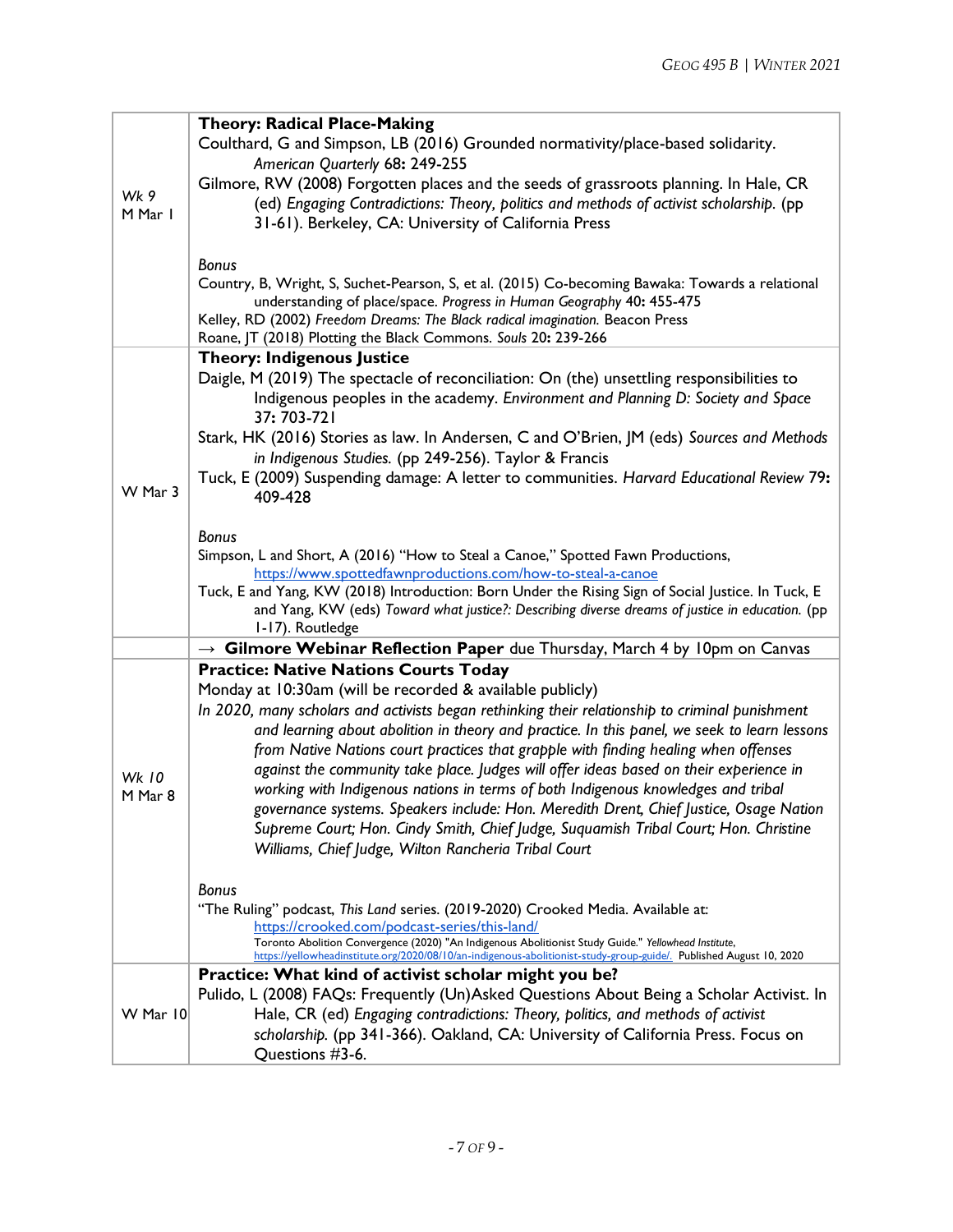|         | Kaba, M. (2021) "Transforming Punishment: What is accountability without punishment?"     |
|---------|-------------------------------------------------------------------------------------------|
|         | In Kaba, M. We Do This 'Til We Free Us: Abolitionist organizing and transforming justice. |
|         | (pp.312-138) Chicago, IL: Haymarket Books.                                                |
| T March | $\rightarrow$ Paper 3 due via Canvas Assignments at on Tuesday, March 16 by 10pm          |
| 16      |                                                                                           |

## **The Fine Print**

- **Academic Honesty:** In fairness to students who put in an honest effort, cheaters will be punished. Any evidence of cheating or plagiarism (representing someone else's work as your own) demonstrates disrespect to both the instructor and your classmates. Students who cheat or plagiarize will earn zero credit on the assignment in question, and I will report them to College authorities. Ignorance of the rules is not an acceptable defense. If you are unsure whether you have provided adequate citation for your work, you must either ask me or check with your friendly librarian before the assignment is due.
- **Access and Accommodations:** If you have already established accommodations wit[h](https://depts.washington.edu/uwdrs/) [Disability Resources](https://depts.washington.edu/uwdrs/)  [for Students \(DRS\),](https://depts.washington.edu/uwdrs/) please communicate your approved accommodations to me at your earliest convenience so we can discuss your needs in this course. If you have unmet access needs, please let me know and I will do my best to work with you to meet them. I do not require documentation if you know what you need to learn best.
- Please be in touch if your circumstances change in ways that impact your participation in the class. I am here to help you learn to the best of your ability, and I am only able to do so if I am aware of your situation. I don't need all the gory details, but a heads-up about how your health and/or family responsibilities may affect your ability to participate in class gives us an opportunity to talk about reasonable goals and develop an alternate learning contract.
- **"Classroom" Code of Conduct**: The Department of Geography is committed to ensuring a classroom environment that contributes to optimum teaching and learning for all students. Individuals who engage in disruptive behavior that creates a negative or threatening environment for teaching and learning will be asked to leave the classroom (or Zoom discussion) by the instructor. These requests are not negotiable. Disruptive behavior includes: verbal or physical aggression toward other students or faculty/TAs, threats of violence, unyielding argument or debate, yelling inside or outside of the classroom, untimely outbursts, violating class policies about technology use or seating, refusing to follow faculty or TA directions, and entering and exiting the classroom in disruptive ways.
- **Diversity** is integral to excellence at the University of Washington. My teaching seeks to foster reflexivity and shared knowledges across axes of difference including race, class, gender, sexual orientation, disability, religion and immigration status. As everyone brings their experiences with them into the classroom, we must work together to build a community of respect.
- **Extensions and Late Policy:** Assignments are late if they are not turned in via Canvas at the indicated date/time. Late assignments lose 10% per day late. If you are concerned about your ability to complete your assignments on time, please email me ASAP. Every student may have one three day extension to a Paper assignment without penalty.
- **Religious Accommodations**: Washington state law requires that UW develop a policy for accommodation of student absences or significant hardship due to reasons of faith or conscience, or for organized religious activities. The UW's policy, including more information about how to request an accommodation, is available at [Religious Accommodations Policy.](https://registrar.washington.edu/staffandfaculty/religious-accommodations-policy/) Accommodations must be requested within the first two weeks of this course using the Religious Accommodations Request [form.](https://registrar.washington.edu/students/religious-accommodations-request/)
- **Remote learning:** Faculty members at U.S. universities have the right to academic freedom which includes presenting and exploring topics and content that other governments may consider to be illegal and, therefore, choose to censor. Examples may include topics and content involving religion, gender and sexuality, human rights, democracy and representative government, and historic events. If, as a UW student, you are living outside of the United States while taking courses remotely, you are subject to the laws of your local jurisdiction. Local authorities may limit your access to course material and take